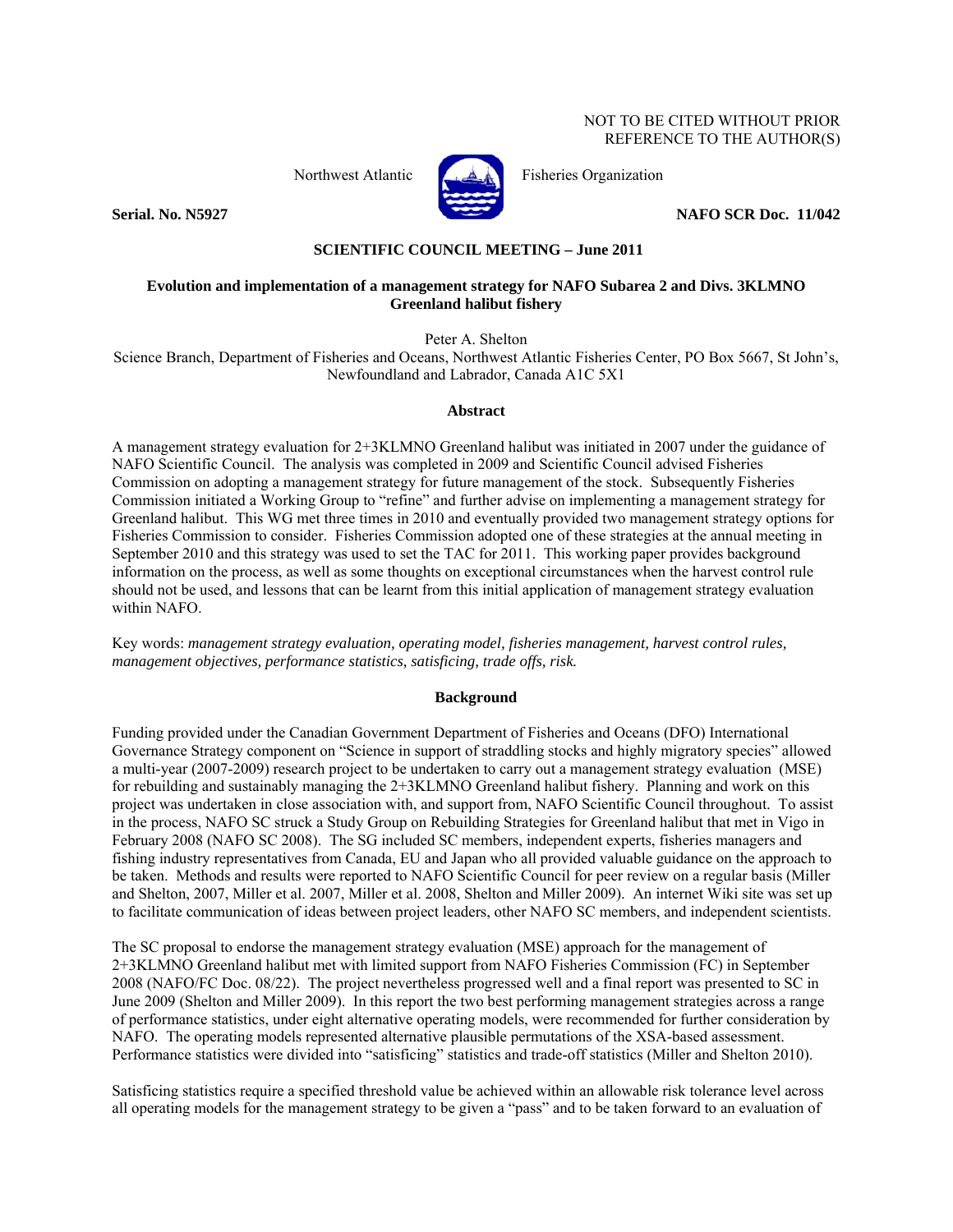2

trade-off statistics. Seven satisficing performance statistics were considered, related to variation in catch, rebuilding to the FC target of 140kt by 2019, rebuilding the biomass to Bmsy, keeping F below Fmsy and not letting annual catch fall too low. Fourteen trade-off statistics were considered in the analysis to evaluate the tradeoff between conservation objectives and fishery performance (see Shelton and Miller 2009 for more details).

The two recommended management strategies were termed *modFree* and *rbPlan*. *modFree* carries out annual TAC adjustments based on the perceived status of the stock from research surveys

$$
TAC_{y+1} = TAC_y \times (1 + \lambda \times slope)
$$

where *slope* = unweighted average slope of log-linear regression lines fit to the last five years of each index (mean weight per tow, Canadian fall 2J3K, Canadian spring 3LNO and EU 0-1400m surveys), and  $\lambda$  = an adjustment variable for the relative change in TAC to the perceived change in stock size. Note that in Shelton and Miller (2009) the EU survey index used in the rule was the 0-730m index as being applied in the stock assessment at that time. This was replaced by the EU 0-1400M index in the 2010 assessment (Healey et al. 2010) and used in subsequent MSE updates (see below).

Various λ values were examined and a value of 1.25 was selected in the case of *slope* <1 and a value of 1 in the case of *slope* >1 based on an evaluation of the performance statistics. This process of adjusting harvest control rule parameters to improve performance is called "tuning" the harvest control rule.

*rbPlan* is a similar strategy to *modFree* but is based on model estimates of the exploitable (5+ biomass) from the XSA assessment. In this case *slope* is the slope of log-linear regression line fit to the last five years of exploitable (5+) biomass estimated in the latest XSA assessment (years y-4 to y-1 from the XSA and year y projected based on the

current TAC, where y is the year in which the assessment is being done). Tuning the rule to improve performance resulted in selecting a value of  $\lambda = 1.5$  for slope<1 (estimated stock decrease) and  $\lambda = 1$  for slope>1 (estimated stock increase). This rule differs from *modFree* in that TAC adjustments were constrained to be ≤15% from y to y+1 going forward, to achieve a performance requirement specified by the fishing industry at the Vigo Study Group meeting in 2008 that TAC should not vary by more than 15% from one year to the next. A second difference is that TACs are only adjusted every second year to give the fishing industry a greater degree of constancy.

NAFO SC again expressed support for the MSE approach and a commitment to its use in the provision of advice in future years. The approach and results were presented by the Chair of SC to FC at the September 2009 annual meeting of NAFO. Rather than adopting and implementing one of the two harvest control rules that had been evaluated and found to be robust to uncertainty by SC, FC decided to instead establish a new FC Working Group, the "Working Group on Greenland Halibut Management Strategy Evaluation" (WGMSE), to "refine" the current MSE framework and to "review and revise models if necessary, define acceptable risk level, select appropriate performance indicators and consider alternative management strategies with the view of adopting a strategy for setting the TAC level for 2011 and beyond".

In response to a September 2008 request from FC, an *ad hoc* SC working group met in June 2009, just prior to the SC meeting, to evaluate alternative assessment models for the Greenland halibut stock. Alternative assessment models included a statistical catch at age model (SCAA; Butterworth and Rademeyer 2009). The SC *ad hoc* WG noted that the SCAA estimates were much more optimistic than the XSA assessment (NAFO SCS Doc. 09/25). The base case SCAA model in Butterworth and Rademeyer (2009) estimated current biomass to be at more than 3xBmsy, indicating a very healthy stock rather than one in need of rebuilding, allowing consideration of a considerable increase in TAC. The SC *ad hoc* WG concluded that, while XSA with F-shrinkage as applied in the assessment gave the lowest recent biomass estimates and the steepest declining trend in the recent period among models under consideration, it could not be rejected on robustness grounds. Based on the *ad hoc* WG report, SC noted in its June 2009 report (NAFO Sci. Coun. Rep. 2009, p. 40-43) that "all of the models applied could broadly reproduce the trends when run with similar or the same data sets, and continued use of the XSA model is not considered to be invalidated by this exercise." Consequently the decision was made to continue to base the NAFO assessment and scientific advice on XSA and, similarly, the decision was made to continue to base the Greenland halibut MSE operating models on plausible permutations of the XSA assessment in the final MSE presented to SC in June 2009 (Shelton and Miller 2009).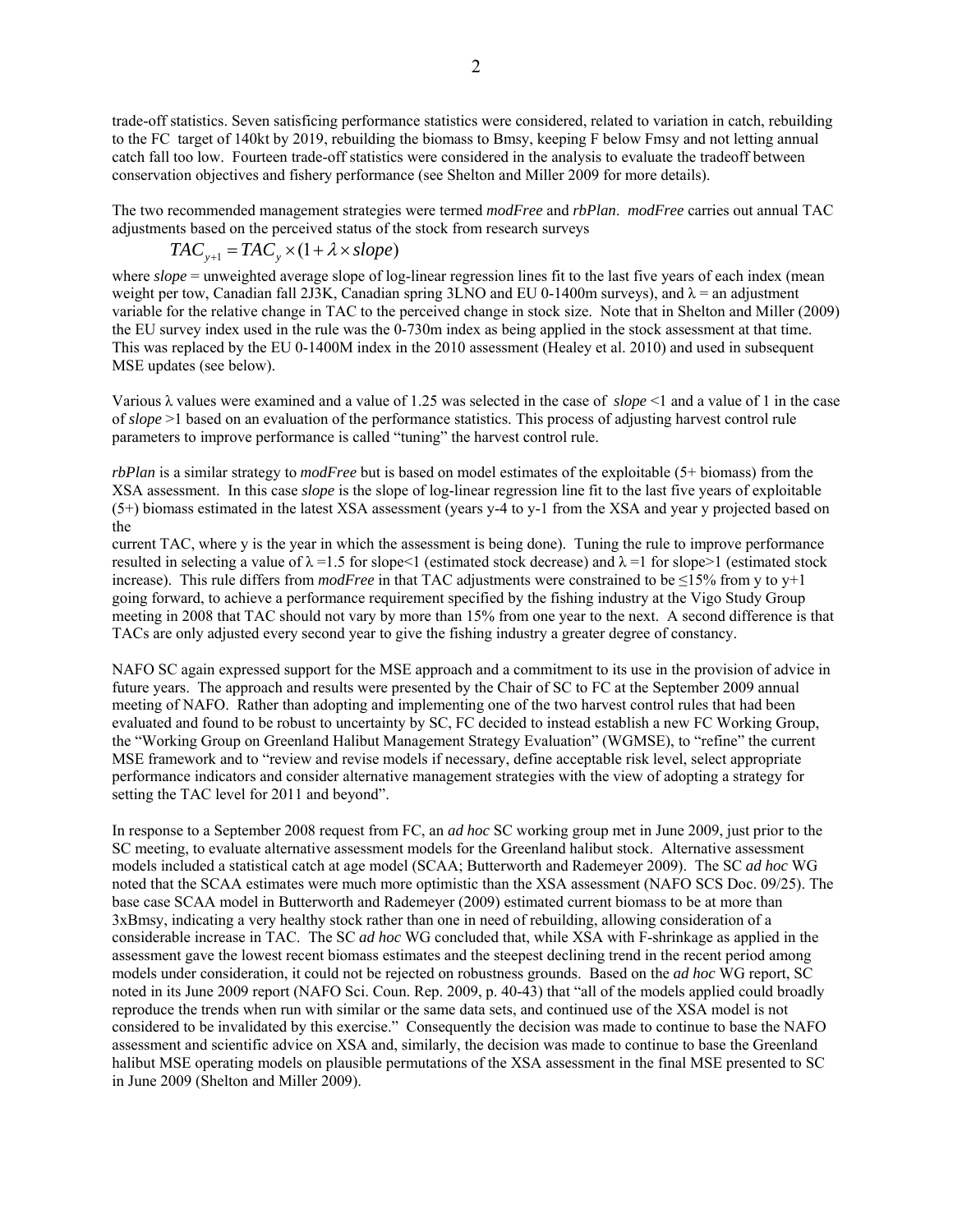Nevertheless, WGMSE decided to include SCAA-based operating models in the MSE and asked FC to make a special interim request to SC to review the plausibility of SCAA-based operating models in the Greenland halibut MSE. SC carried out this review by WEBEX in March/April 2010 and concluded that the proposed SCAA conditioned operating models (Butterworth and Rademeyer 2010) were plausible and could be included in the MSE (NAFO SCS Doc. 10/04). SC noted that the estimated SSB for 2008 from SCAA ranged from 10% to 80% of the SSB giving MSY and was 2% to 16% of the SSB at virgin stock levels. Thus SCAA indicated a stock in a depleted state, similar to the XSA assessment, with SSB below SSB at BMSY and well below virgin biomass B0. SC noted that this differed substantially from the more optimistic views of the status and productivity of the stock based on the version of the SCAA presented to the SC *ad hoc* WG in June 2009 by Butterworth and Rademeyer (2009). The June 2010 SC Greenland halibut assessment was based on a reduced shrinkage XSA model and also included a change in one of the tuning indices (Healey et al. 2010). The reduced amount of shrinkage applied in the 2010 assessment was considered valid on statistical grounds because it resulted in less retrospective error relative to other shrinkage options. The 2010 assessment with reduced shrinkage gave a slightly less pessimistic view of the status of the stock than previous recent assessments (Healey et al. 2010). This further narrowed the gap between the XSA assessment and the revised SCAA estimates, bringing into question the need to include SCAA-based operating models in the MSE.

#### **Summary of work carried out under WGMSE**

WGMSE held its first meeting in Brussels 28-29 January 2010. A short summary was presented on the work carried out by SC on the Greenland halibut MSE based on operating models conditioned on XSA (NAFO/FC Doc. 10/2). SCAA was presented as an alternative assessment method with MSE as a way of "bridging the gap" between the two model views of the status and dynamics of the stock. The WG agreed that two sets of operating models – one conditioned by XSA and other conditioned by SCAA using the same input data should be applied in the MSE, pending a review of the plausibility SCAA operating models by SC (see above). The model-free harvest control rule (HCR) from Shelton and Miller (2009) presented above was adopted, although allowance was made that it could be "refined" at the next meeting of the WG in light of intercessional work.

The Brussels WGMSE meeting was held prior to the March/April WEBEX SC review of SCAA in terms of providing plausible operating models, hence the perception held by some was still that of a much more optimistic view of the status and dynamics of the Greenland halibut stock compared to that obtained from XSA. Consequently it seemed necessary to reduce the performance statistics list to those that could be compatible with these two very disparate views. In the process, many of the conservation orientated performance statistics provided in Shelton and Miller (2009) were lost. Four properties were considered to still be relevant: (i) the risk of steep decline be kept moderately low; (ii) the risk of annual average catch variation of greater than 15% be kept moderately low, (iii) the magnitude of the average catch in the short, medium term and long term be maximized; (iv) the risk of failure to meet an interim target within a prescribed period of time should be kept moderately low.

The second meeting of WGMSE took place in Halifax 2-4 May 2010 (NAFO/FC Doc. 10/5). The WG specified threshold values and risk tolerances for the reduced list of performance statistics adopted in the previous meeting: (1) The probability of the decline of 25% or more in terms of exploitable biomass from 2011 to 2016 is kept at 10% or lower (with the caveat that should the risk tolerance level of 10% unduly constrain the tuning of the Harvest Control Rule such that a rule cannot be developed to satisfy this or other constraints, then flexibility is provided to consider a risk tolerance level of up to 25%); (2) a) The probability of annual TAC variation of greater than 15% be kept at 25% or lower and b) The probability of variation of TAC more than 25% over any period of 3 years should be kept at 25% or lower. If the conditions a) and b) are not met, then an alternate performance target should be considered as follows: c) The TAC should not be below 10 000 t for the period 2011-2015 in any one year with a probability of 25% on a year by year basis; (3) The magnitude of the average TAC in the short, medium and long term should be maximized; (4) The probability of failure to meet or exceed a milestone within a prescribed period of time should be kept at 25% or lower. "Milestone" means the average exploitable biomass for the period 1985-1999 compared with the exploitable biomass in 2031.

Compared with the performance statistics provided in Shelton and Miller (2009), the list produced by WGMSE places more emphasis on short term catch related performance and less on longer term conservation concerns. Important PA related performance statistics such as F relative to Fmsy and B relative to Bmsy no longer appear. Rebuilding rate statistics are also diminished with the dropping of the time to rebuild to Bmsy and the need to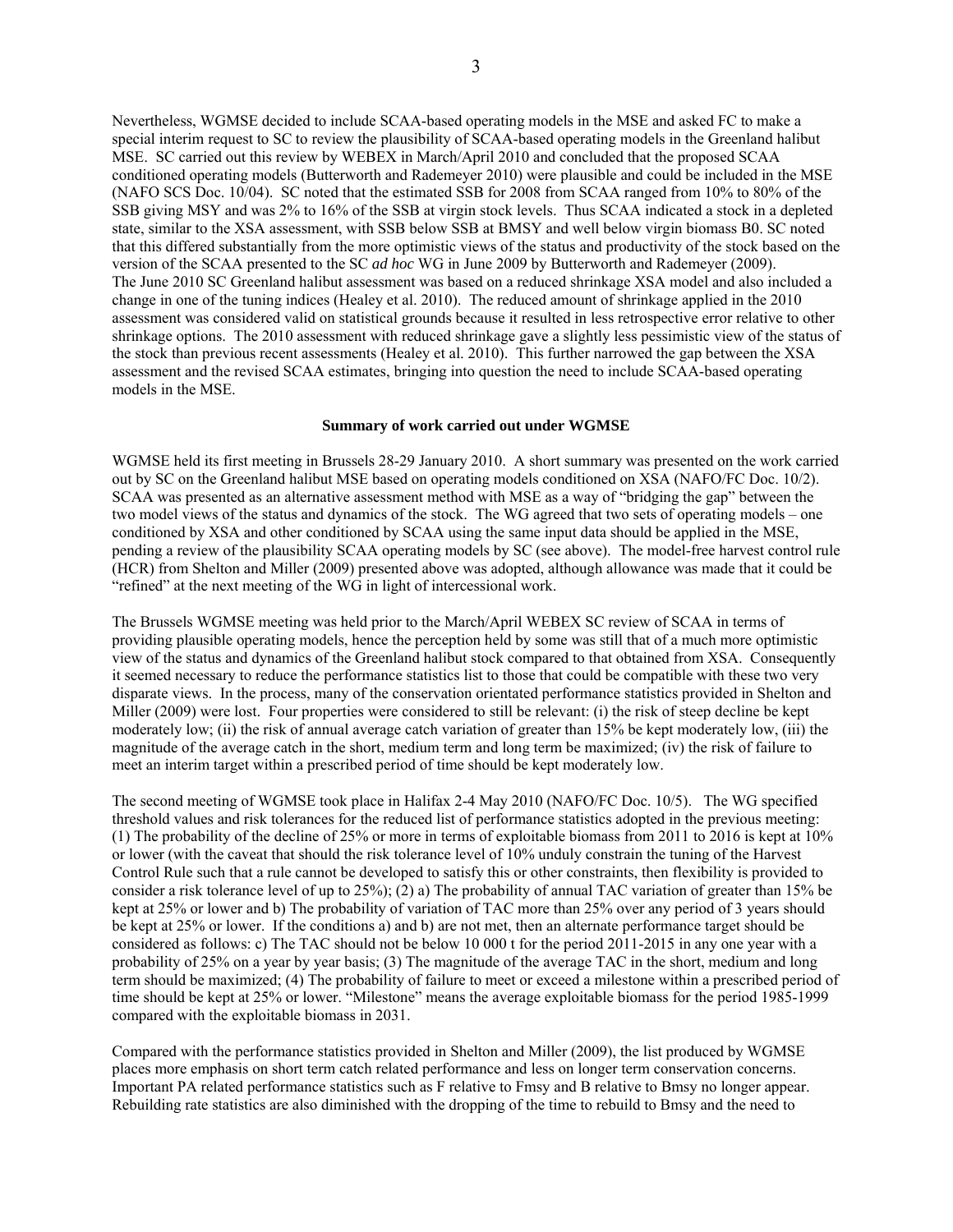rebuild to 140kt by 2019 as originally specified in the FC rebuilding plan, extending this time to 2031. The performance statistics adopted by WGMSE allow for a high risk (up to 25%) of a significant decline (25%) in the 5+ biomass in the initial period (2011-2016).

The May WGMSE meeting also agreed to a set of operating models conditioned on XSA and a different set conditioned on SCAA. The XSA-based operating models were reduced to six from the eight applied in Shelton and Miller (2009) and previously reviewed by SC. SC did not review the SCAA-based operating models.

At third meeting of WGMSE, held in Halifax 16-17 September 2010, just prior to the NAFO Annual meeting. Both the XSA and SCAA operating models were updated to be conditioned on the 2010 assessment data from Healey et al. (2010). For XSA this meant using the new tuning which gave a more optimistic view of the stock compared to the 2009 assessment. The SCAA-based runs introduced two new aspects to the harvest control rule not considered in the model free rule by Shelton and Miller (2009). Firstly, base TACs other than the actual 2010 TAC of 16kt were considered. Secondly, constraints were inserted in the rule to limit the amount of TAC variation allowed from year to year. In the study reported in Shelton and Miller (2009) the model free rule is unconstrained and the two  $\lambda$ parameters (up and down) are tuned to result in a TAC that infrequently exceeds the 15% annual TAC variation threshold specified by the fishing industry at the Study Group meeting in Vigo in 2008.

WGMSE in its report (NAFO/FC Doc. 10/30) provided two management strategy options for further consideration by FC (MS1 and MS2; Table 1). The results from the application of these two rules are given in Table 2. For MS1, which has a lower TACy, a lower value for λ-down and less constraint on TAC change, the average TAC over the period 2011 to 2015 drops to 13.4kt for SCAA compared to 14.8kt for XSA based runs. This indicates a steeper negative average slope in the log indices being applied in the rule in the SCAA-based runs. This is caused by a difference in approaches applied in the XSA-based and SCAA-based MSE runs. In the XSA-based analysis, each run of the MSE generates a bootstrap realization of the survey from the modeled population that is extended from the beginning of the historic survey period into the future (one for each iteration of the simulation, sometimes referred to as a "worm" in the plot of results). In the SCAA-based analyses there is a transition from the actual observed survey index series that ends in 2009 to the modeled survey index from 2010 onwards. This transition from observed to modeled indices creates steep negative slopes in the Canadian Fall and EU index series in the SCAA analyses. Table 2 shows that the XSA-based MSE is more optimistic regarding the catches that will be generated under the rule and the biomass levels that will result (except for short-term 2011-2015 biomass). MS2 generates higher short-term catch at the expense of slightly lower biomass levels for both XSA and SCAA conditioned operating models.

#### **Implementation of MSE by Fisheries Commission**

At the annual meeting in September 2010, FC adopted MS2 for the management of 2+3KLMNO Greenland halibut stock for the next four years (NAFO/FC Doc.10/29). Application of the rule by FC generated a 2011 TAC of 17.185kt. Appendix 1 contains R-code and input files for the 2010 and 2011 application of the rule (application in R actually generates a TAC of 17.182kt for 2011 suggesting slight rounding error in the FC calculation). The TAC generated from the harvest control rule for 2012 based on the updated Greenland halibut assessment (Healey 2011) is 16.326kt. Note that in this instance the -5% change in TAC constraint is triggered. The fitted slopes to the surveys from the 2010 and 2011 assessments are shown in Appendix Fig. 1a and b. In allocating the 2011 TAC, FC made no allowance for the considerable amount of implementation error that is estimated by SC to occur in this fishery (Healey et al. 2010), generating catches that exceed the TAC by an average factor of 1.33x between 2004 and 2009. It should be noted that the 2010 catch estimated by SC exceeded the TAC by a factor of 1.64 (Healey 2011).

The initial decline in exploitable (age 5-9) biomass that is expected to occur under MS2 assuming no implementation error is illustrated in Fig. 2 for the CAV (current assessment view operating model) as an example. The 2011 estimate of biomass from Healey (2011) is shown with an X. Although below the median estimate it is above the lower 5<sup>th</sup> percentile. Exploitable biomass is expected to decline to the lowest observed level and not begin rebuilding until after 2013 under MS2. Further, the exploitable biomass is not expected to reach the FC rebuilding target (140kt expressed in equivalent age 5-9 biomass averaged over the period 1985-1999) within the time period examined (2031). Not that the FC timeline for reaching the target was set at 2019.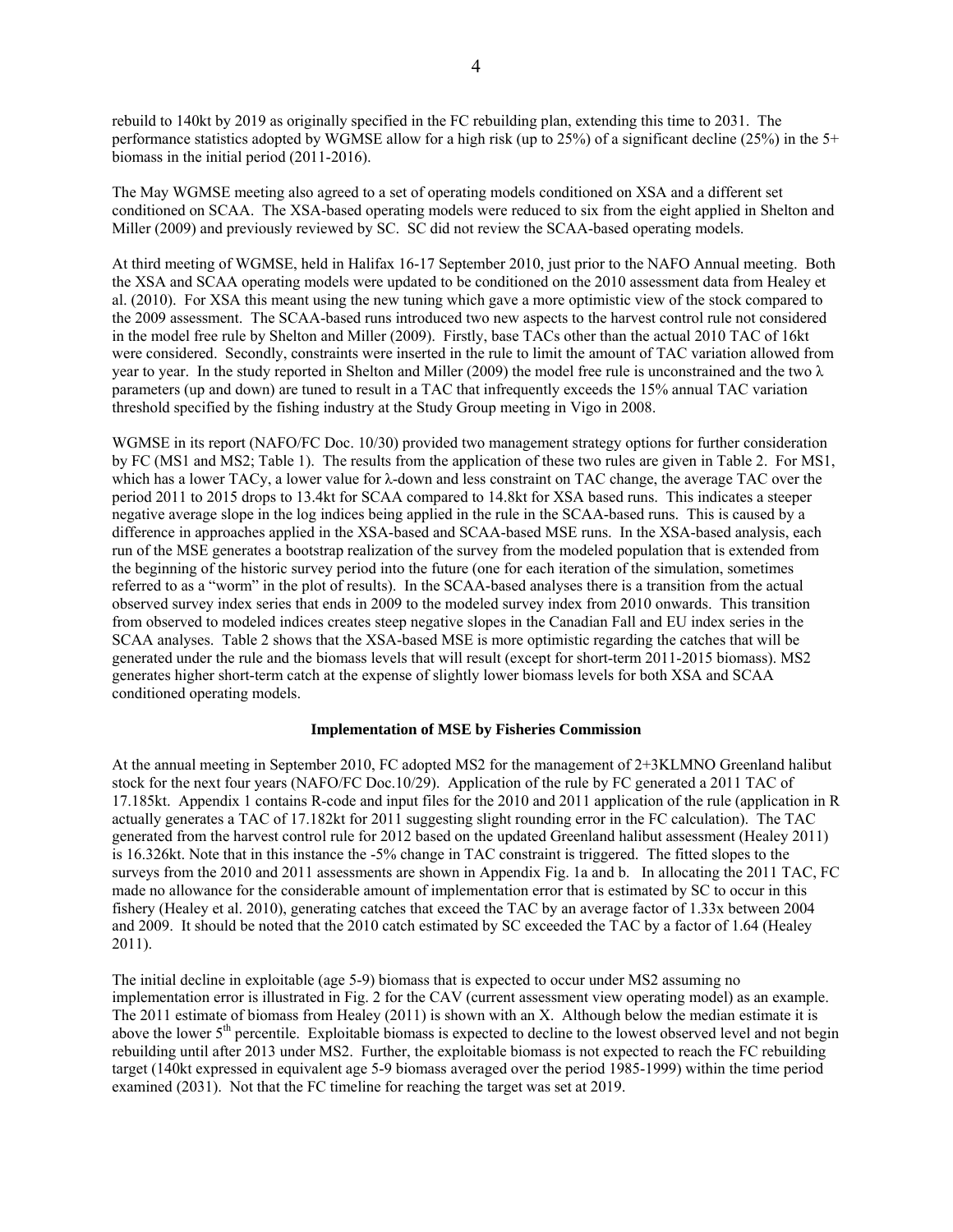#### **Exceptional circumstances**

In its request for advice in 2010, FC asked SC to provide guidance on what might constitute "exceptional circumstances" and to provide advice on whether or not the "exceptional circumstances" provision should be applied in setting the TAC for the following year (2012).

The "exceptional circumstances" refer to conditions under which FC might want to take over control of the TACsetting process from the "autopilot" that constitutes MS2. Ideally this should only rarely be necessary if the robustness of the management strategy has been properly evaluated. Technically, these concerns would arise when key performance statistics fall in the tails or completely outside the range of distribution of values generated in the MSE.

Direct comparison of observed performance statistics with the "true" modeled performance statistics can only be made for catch and survey values. All other values are only "perceived" though the XSA assessment and are therefore not "true". Thus the survey values for the three indices for 2010 should be compared with the OM percentiles for the same year. Similarly, observed catch (the SC estimate for 2010) and the MS2 generated TAC for 2011 and 2012 (with and without expected TAC overruns) can be compared with the OM percentiles for those three years.

Further, the 2011 and 2012 TACs, generated by MS2 can be applied in short-term stochastic projections assuming no TAC overrun and assuming TAC overruns randomly sampled from the 2004-2010 period. "Perceived" exploitable (5-9) biomass and "perceived" F can then be compared with the "true" simulated percentiles from the OMs. However, care needs to be exercised in the interpretation of a comparison of "perceived" values from the assessment against "true" values from the MSE simulations.

#### **Lessons to be learnt**

There are many lessons that could be learnt from this initial foray into management strategy evaluation as a tool for the management of NAFO stocks. Only some are touched on here.

Firstly, the analyses required under MSE are complex and there is only limited expertise within NAFO in this area. Relying on consultants to carry out analyses and advise delegations marginalizes NAFO SC and creates difficulty in evaluating methods and results.

Secondly, while contested stock assessments and competing views regarding stock status are not necessarily bad in and of themselves (see for example the perspective by Starr et al. 1998), rules of procedure need to be followed and there should be a level playing field. NAFO obtains its scientific advice from Scientific Council, not from industry consultants or advisors to delegations operating outside the NAFO SC process or from informal and non-transparent government-industry working groups. While joint NAFO working groups comprising scientists, fisheries managers, industry and representatives from environmental groups may be required to have input in order to make progress on some complex issues within NAFO, such as MSE, the scientific inputs and results from any analysis based on scientific data need to be peer reviewed by SC before they are used to make decisions by NAFO.

Lastly, it needs to be recognized that, while management strategy evaluation is a potentially very valuable tool, and the negative aspects of the Greenland halibut application could be overcome in future applications by NAFO, it is not a panacea. It cannot take the place of a sound understanding of the biology and dynamics of the stock built up through dedicated research programs based on regular research vessel surveys of the whole stock area together with accurate catch reporting and sampling.

#### **Acknowledgements**

The author would like to acknowledge the lion's share of the work on the Greenland halibut MSE carried out by Dr David Miller under the Visiting Fellowship in Canadian Government Laboratories Program. This study would not have been possible without his knowledge, expertise and dedication. The continued input and advice from DFO NAFO colleagues is also acknowledged, particularly Bill Brodie, Brian Healey and Joanne Morgan as well as EU scientific colleagues. Funding was provided under the Canadian Government Department of Fisheries and Oceans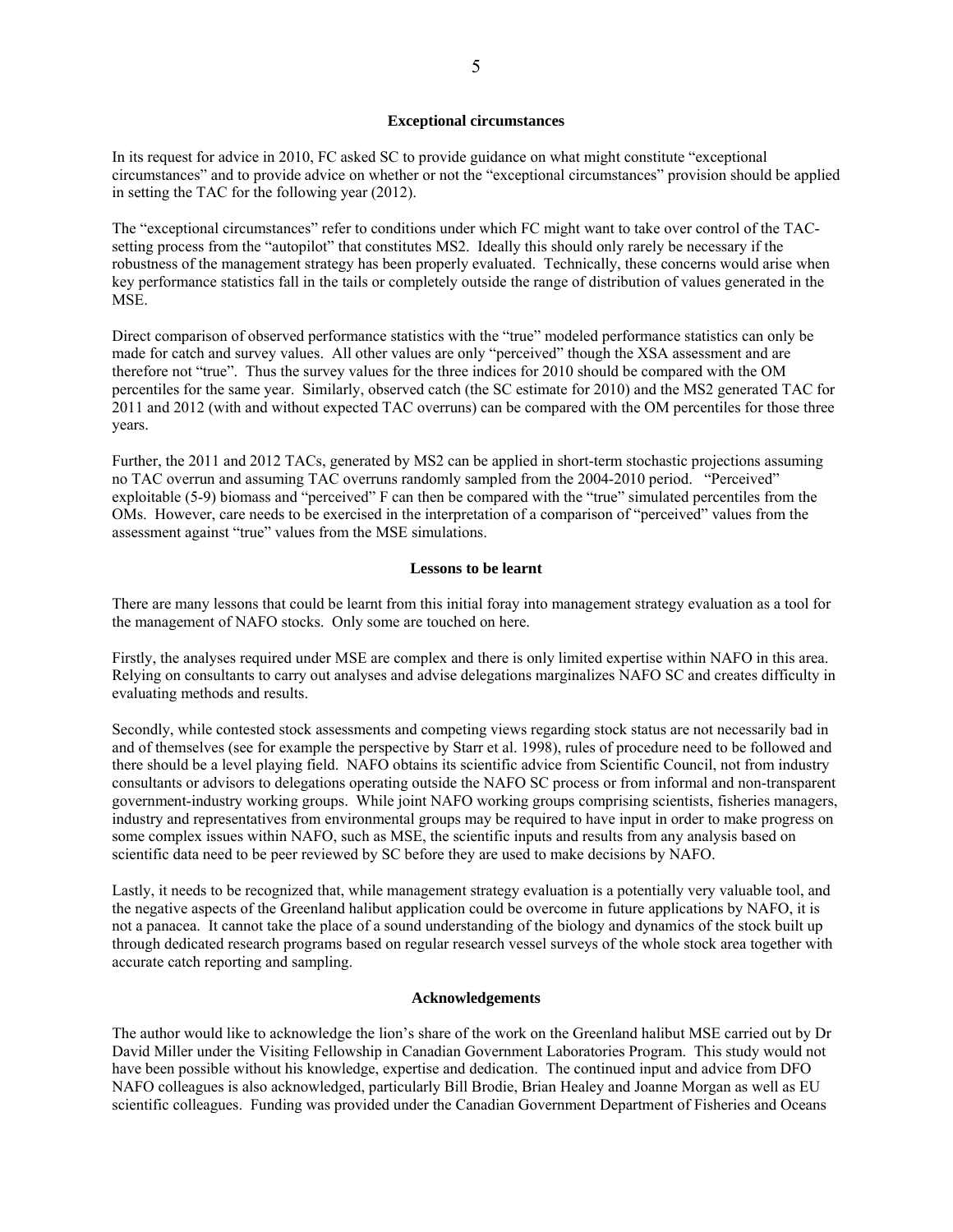(DFO) International Governance Strategy component on "Science in support of straddling stocks and highly migratory species".

#### **References**

BUTTERWORTH, D.S. AND R.A. RADEMEYER. 2009. Extensions to SCAA Applications Reported in: "Further Applications of Statistical Catch-at-Age Assessment Methodology to the 2J3K-O Greenland Halibut Resource". NAFO SCR Doc. 09/43, Serial No. N5682.

BUTTERWORTH, D.S. AND R.A. RADEMEYER. 2010. Greenland Halibut SCAA Robustness Tests. NAFO SCR Doc. 10/1, Serial No. N5746

DARBY, C.D., HEALEY, B.P., J.-C. MAHÉ, J.-C. and W.R. BOWERING. 2004. Greenland Halibut (*Reinhardtius hippoglossoides*) in Subarea 2 and Divisions 3KLMNO: An Assessment of Stock Status based on upon Extended Survivors Analysis, ADAPT, and ASPIC analyses, with stochastic projections of potential stock dynamics. NAFO SCR Doc. 04/55, Ser. No. N5008.

HEALEY, B.P. 2011. An Assessment of Greenland Halibut (*Reinhardtius hippoglossoides)* in NAFO Subarea 2 and Divisions 3KLMNO. NAFO SCR Doc. 11/36.

HEALEY, B.P. and J.-C. MAHÉ. 2005. An Assessment of Greenland Halibut in Subarea 2 + Divisions 3KLMNO, with Projections under the Fisheries Commission Rebuilding Plan. NAFO SCR Doc. 05/63, Ser. No. N5149.

HEALEY, B.P. and J.-C. MAHÉ. 2006. An Assessment of Greenland Halibut (*Reinhardtius hippoglossoides*) in NAFO Subarea 2 and Divisions 3KLMNO. NAFO SCR Doc., No. 06/51, Ser. No. N5281.

HEALEY, B.P. and J.-C. MAHÉ. 2007. An Assessment of Greenland Halibut (*Reinhardtiushippoglossoides*) in NAFO Subarea 2 and Divisions 3KLMNO. NAFO SCR Doc., No. 07/53, Ser. No. N5405.

HEALEY, B.P. and J.-C. MAHÉ. 2008. An Assessment of Greenland Halibut (*Reinhardtius hippoglossoides*) in Subarea 2 + Divisions 3KLMNO. NAFO SCR Doc. 08/48, Ser. No. N5550.

HEALEY, B.P. and J.-C. MAHÉ. 2009. An Assessment of Greenland Halibut (*Reinhardtius hippoglossoides*) in Subarea 2 + Divisions 3KLMNO. NAFO SCR Doc. 09/39, Ser. No. N5675.

HEALEY, B.P., MAHÉ.J.-C. and M.J. MORGAN. 2010. An Assessment of Greenland Halibut (*Reinhardtius hippoglossoides*) in NAFO Subarea 2 and Divisions 3KLMNO NAFO SCR Doc., No. 10/40, Ser. No. N5799.

KINGSLEY, M.C.S. (Ed.) Report of the ad hoc Working Group on Assessment Methods for SA2 + Div. 3KLMNO Greenland Halibut, 1-3 June 2009. NAFO SCS Doc. 09/25, Ser. No. N5697.

MILLER, D.C.M. and P.A. SHELTON. 2007. A nonparametric bootstrap of the 2006 XSA assessment for Greenland Halibut (*Reinhardtius hippoglossoides*) in NAFO Subarea 2 + Divisions 3KLMNO using Fisheries Libraries in R (FLR). *NAFO SCR Doc*., No. 07/59, Ser. No. N5411.

MILLER, D.C.M. and P.A. SHELTON. 2010. "Satisficing" and trade-offs: evaluating rebuilding strategies for Greenland halibut off the east coast of Canada. ICES Journal of Marine Science, 67: 1896–1902.

MILLER, D.C.M., P.A. SHELTON, B.P. HEALEY, M.J. MORGAN and W.B. BRODIE. 2007. Management strategy evaluation for Greenland halibut (*Reinhardtius hippoglossoides)* in NAFO Subarea 2 and Divisions 3LKMNO. NAFO SCR Doc., No. 07/58, Ser. No. N5410.

MILLER, D.C.M., P.A. SHELTON, B.P. HEALEY, W.B. BRODIE, M.J. MORGAN, D.S. BUTTERWORTH, R. ALPOIM, D. GONZÁLEZ, F. GONZÁLEZ, C. FERNANDEZ, J. IANELLI, J-C. MAHÉ, I. MOSQUEIRA, R.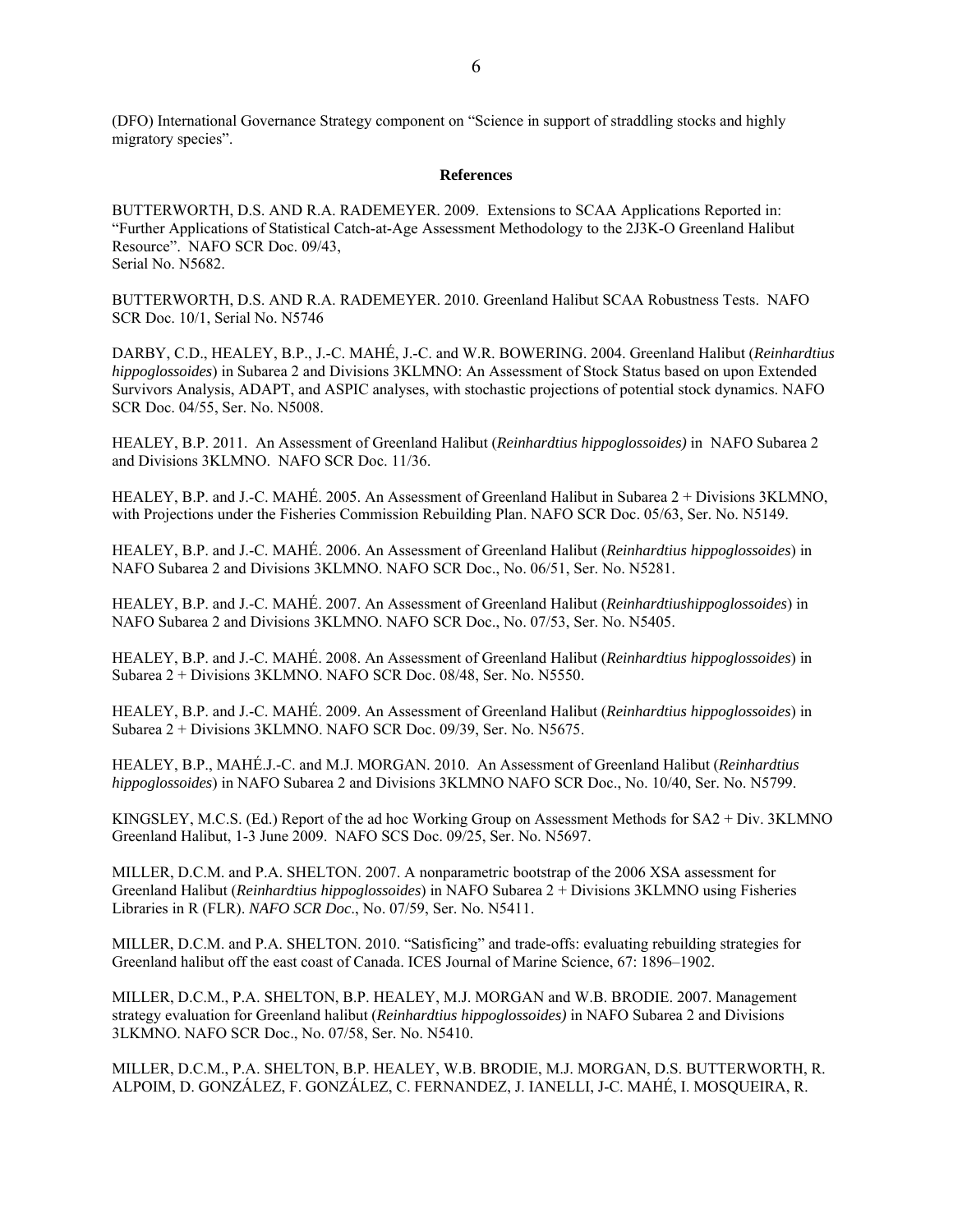SCOTT and A. VAZQUEZ. 2008. Management strategy evaluation for Greenland halibut (*Reinhardtius hippoglossoides*) in NAFO Subarea 2 and Divisions 3LKMNO. NAFO SCR Doc., No. 08/25, Ser. No. N5225.

NAFO. 2003. NAFO Rebuilding Plan for the stock of Greenland Halibut in Subarea 2 and Divisions 3KLMNO. NAFO FC Doc 03/13, Ser. No. N4904**.** 

NAFO. 2007. Report of the Scientific Council, June 2007. NAFO Scientfic Council Reports, 2007.

NAFO. 2008. Report of the Scientific Council, June 2007. NAFO Scientfic Council Reports, 2008.

NAFO SC. 2008. Report of NAFO Scientific Council Study Group on Rebuilding Strategies for Greenland halibut. NAFO SCS Doc. 08/13, Ser. No N5518.

SHELTON, P.A. 2005a. Does the rebuilding plan for Greenland halibut in Subarea 2 and Divisions 3KLMNO have a scientific basis and is it on track? NAFO SCR Doc., No. 05/10, Ser. No. 5089.

SHELTON, P.A. 2005b. A PA-compliant rebuilding plan for Subarea 2+ Divisions 3KLMNO Greenland halibut based on the 2005 NAFO assessment. NAFO SCR Doc., No. 05/71, Ser. No. 5165.

SHELTON, P.A. AND D.C.M. MILLER. 2009. Robust management strategies for rebuilding and sustaining the NAFO Subarea 2 and Divs. 3KLMNO Greenland halibut fishery NAFO SCR Doc. 09/037, Serial. No. N5673.

STARR, P., J. H. ANNALA, and R. HILBORN. 1998. Contested stock assessment: two case studies. Can. J. Fish. Aquat. Sci. 55: 529-537.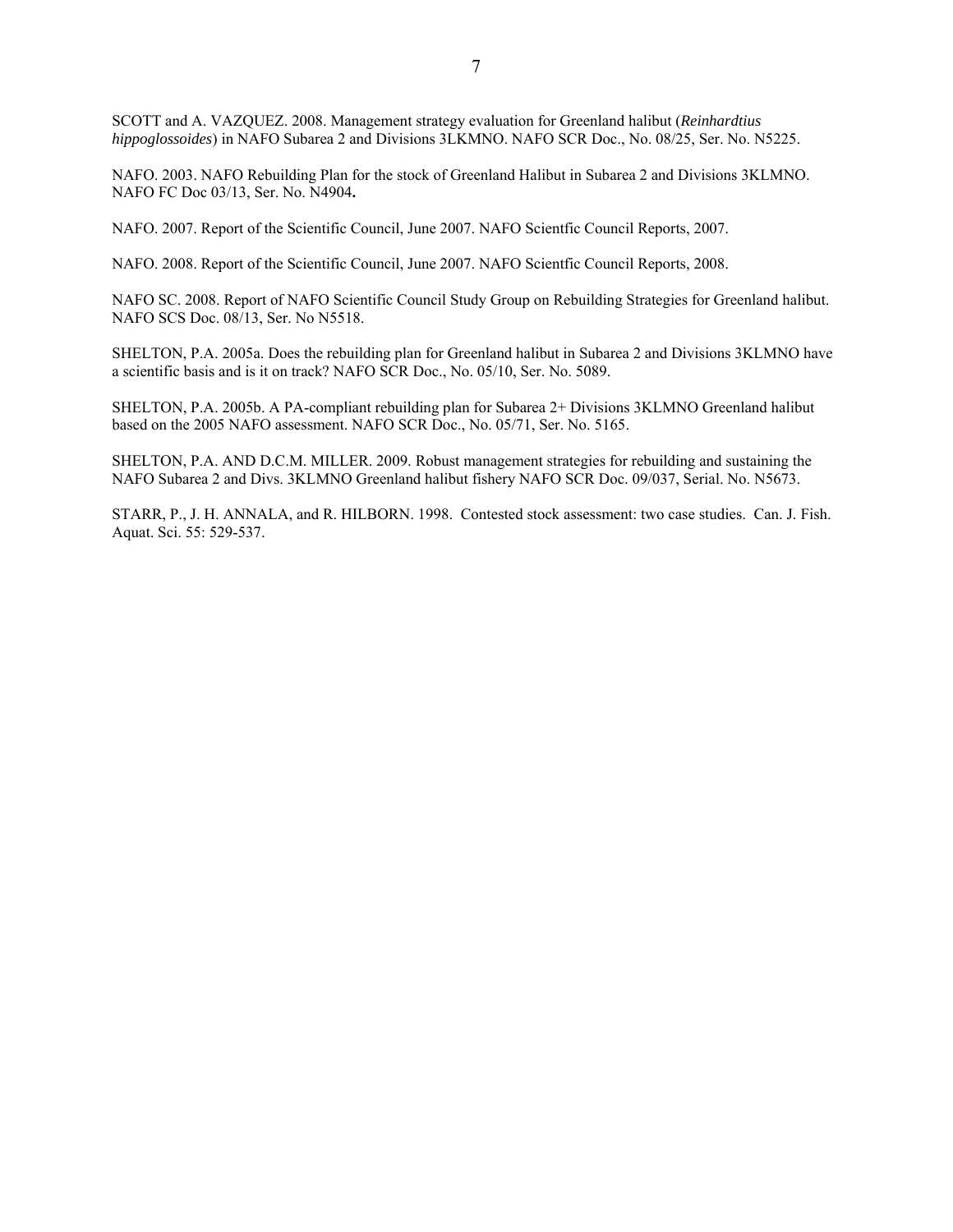|                                                | Management Strategy 1 | Management Strategy 2 |
|------------------------------------------------|-----------------------|-----------------------|
| Starting TAC Control Parameter                 | 16,000 $t$            | 17.500 t              |
| $\lambda$ if slope is negative                 | 1.25                  | 2.00                  |
| $\lambda$ if slope is positive                 | 1.00                  | 1.00                  |
| Constraint on the rule-generated<br>TAC change | ±10%                  | ± 5%                  |

**Table 1.** Two candidate management strategies evaluated at the September 2010 meeting of WGMSE.

**Table 2.** Some results from the application of the two management strategies from the September WGMSE meeting. Biomass is exploitable age 5-9.

|                          |             | SCAA average     | XSA average |                  |
|--------------------------|-------------|------------------|-------------|------------------|
|                          | MS 1 (mp01) | $MS 2 (mpl4 (+-$ | MS1 (mp01)  | $MS 2 (mpl4 (+-$ |
|                          |             | (5%)             |             | (5%)             |
| $C_{2011-2015}$          | 13374       | 15766            | 14800       | 16400            |
| $C_{2016-2020}$          | 13566       | 15827            | 19600       | 19100            |
| $C_{2011-2030}$          | 14335       | 16195            | 23100       | 21400            |
| $B_{2011-2015}$          | 91530       | 89361            | 69446       | 66588            |
| B <sub>2016-2020</sub>   | 107715      | 103211           | 131854      | 128102           |
| $B_{2011-2030}$          | 117766      | 113381           | 127975      | 127612           |
| $B_{2011-2015}/B_{2011}$ | 1.05        | 1.03             | 1.04        | 1.02             |
| $B_{2016-2020}/B_{2011}$ | 1.26        | 1.20             | 1.98        | 1.98             |
| $B_{2011-2030}/B_{2011}$ | 1.36        | 1.31             | 1.93        | 1.97             |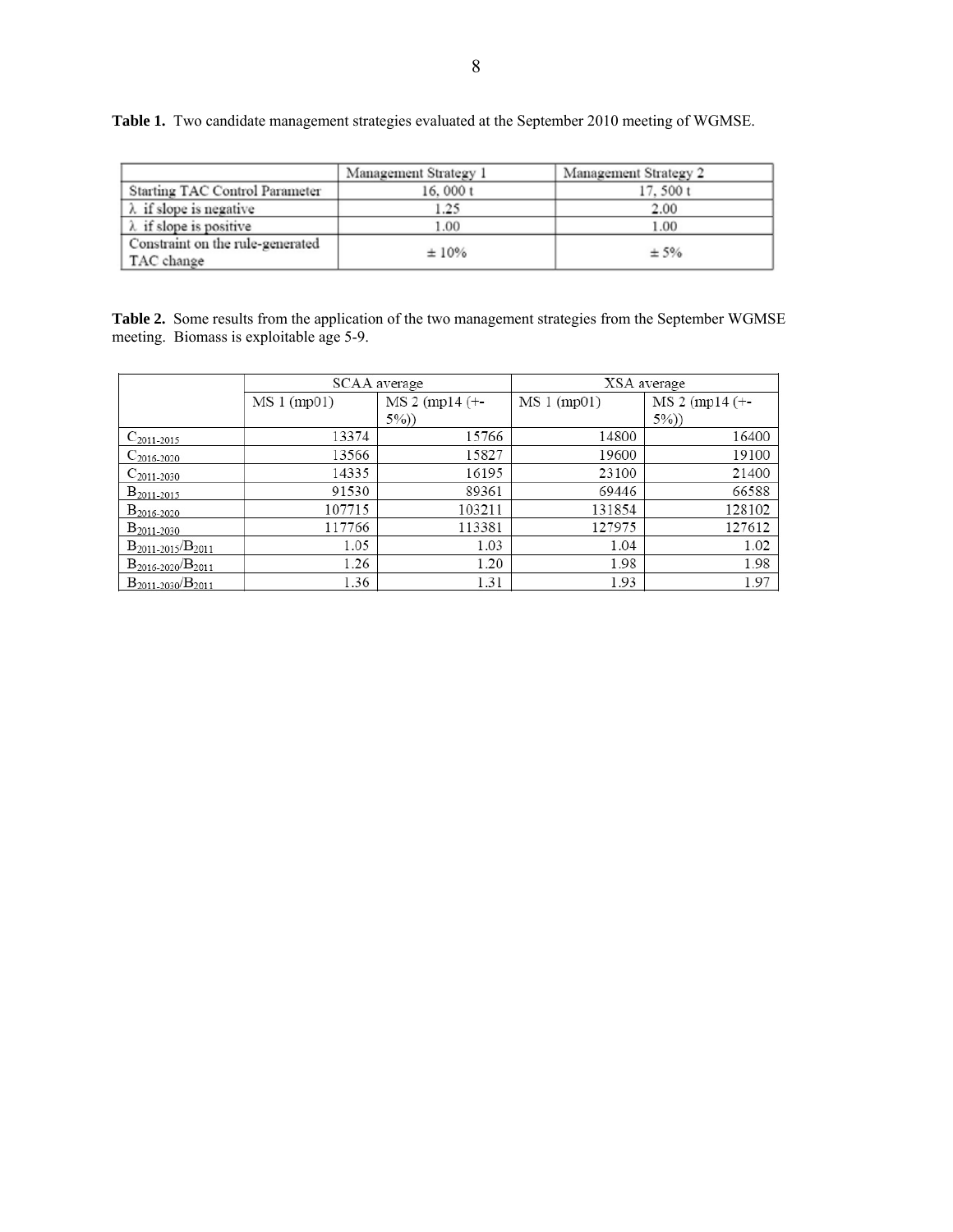

**Fig. 1.** Median values of exploitable (5-9) biomass under MS2 applied to the "Current assessment view" (CAV) operating model. The broken lines represent the  $5<sup>th</sup>$  and  $95<sup>th</sup>$  percentiles. X marks the biomass estimate for 2011 from the 2011 assessment – it is below the median but falls above the lower  $5<sup>th</sup>$  percentile.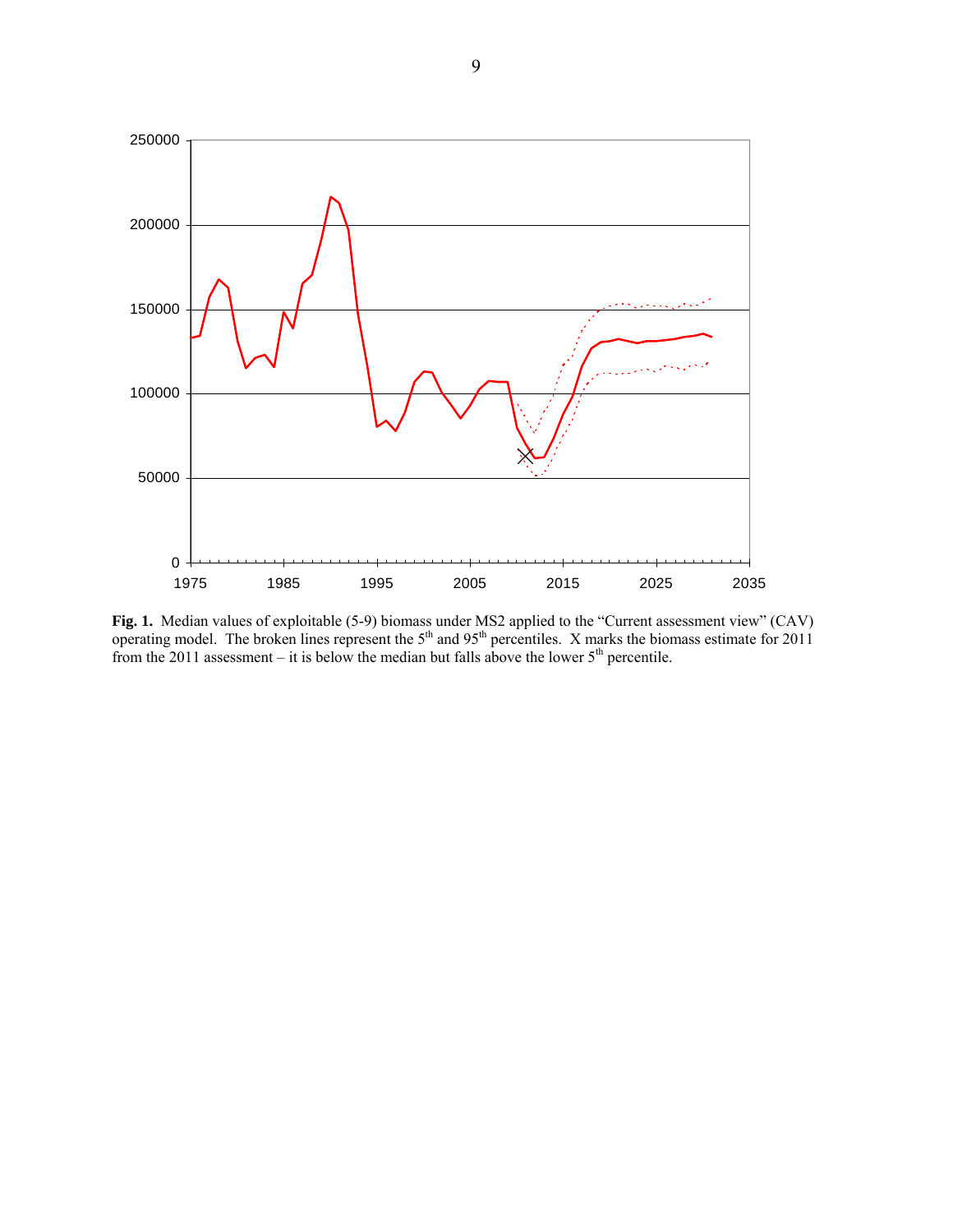#### **Appendix 1**

R-code and input file for generating the TAC under MS2.

#Greenland halibut harvest control rule based on survey mean wt per tow #Each survey has equal weight #Ver May 26 2011

rm(list=ls(all=T)) #will remove all objects from R-Workspace setwd("C:/Documents and Settings/sheltonp/My Documents/Work/NAFO/NAFO 2011/Greenland halibut rule")

#INPUT TAC to be updated OldTAC<-17.5 #this is the TAC set in the year in which the assessment is done - will be used in the HCR to generate tac for next year

#DATA #Edit file name an nrows index<-read.table("surv\_2009.txt", header=T, nrows = 33, colClasses = "numeric", comment.char = "")

#COMPUTE SLOPES nyrs<-length(index\$Year)

#Use last 5 years of index data for computing the slopes Year<-index\$Year[(nyrs-4):nyrs] log\_fall<-log(index\$Cdn\_Fall[(nyrs-4):nyrs]) log\_spring<-log(index\$Cdn\_Spring[(nyrs-4):nyrs]) log\_eu<-log(index\$EU\_0\_1400[(nyrs-4):nyrs])

log\_index<-data.frame(Year, log\_fall, log\_spring, log\_eu)

 $z$ <sub>[fall <- lm(log<sub>[fall  $\sim$  Year, data=log<sub>[index, na.action=na.exclude]</sub>)</sub></sub> z spring  $\leq$  lm(log spring  $\sim$  Year, data=log index, na.action=na.exclude) z\_eu <- lm(log\_eu ~ Year, data=log\_index, na.action=na.exclude)

z\_fall\_int <- $\text{coeff}(z$ \_fall) $[[1]]$ z\_fall\_slp<-coef(z\_fall)[[2]] z\_spring\_int <- $\text{coef}(z)$ \_spring)[[1]] z\_spring\_slp<-coef(z\_spring)[[2]] z\_eu\_int<-coef(z\_eu)[[1]]  $z$ \_eu\_slp<-coef( $z$ \_eu)[[2]]

pred fall<-z\_fall\_int+z\_fall\_slp\*Year pred\_spring<-z\_spring\_int+z\_spring\_slp\*Year pred\_eu<-z\_eu\_int+z\_eu\_slp\*Year

 $par(mfrow=c(3,1))$ plot(Year,log fall, ylim=c(min(log fall, pred fall, na.rm = TRUE),max(log fall, pred fall, na.rm = TRUE))) lines(Year, pred\_fall)

plot(Year,log\_spring, ylim=c(min(log\_spring, pred\_spring, na.rm = TRUE),max(log\_spring, pred\_spring, na.rm = TRUE))) lines(Year, pred\_spring)

plot(Year,log\_eu, ylim=c(min(log\_eu, pred\_eu, na.rm = TRUE),max(log\_eu, pred\_eu, na.rm = TRUE))) lines(Year, pred\_eu)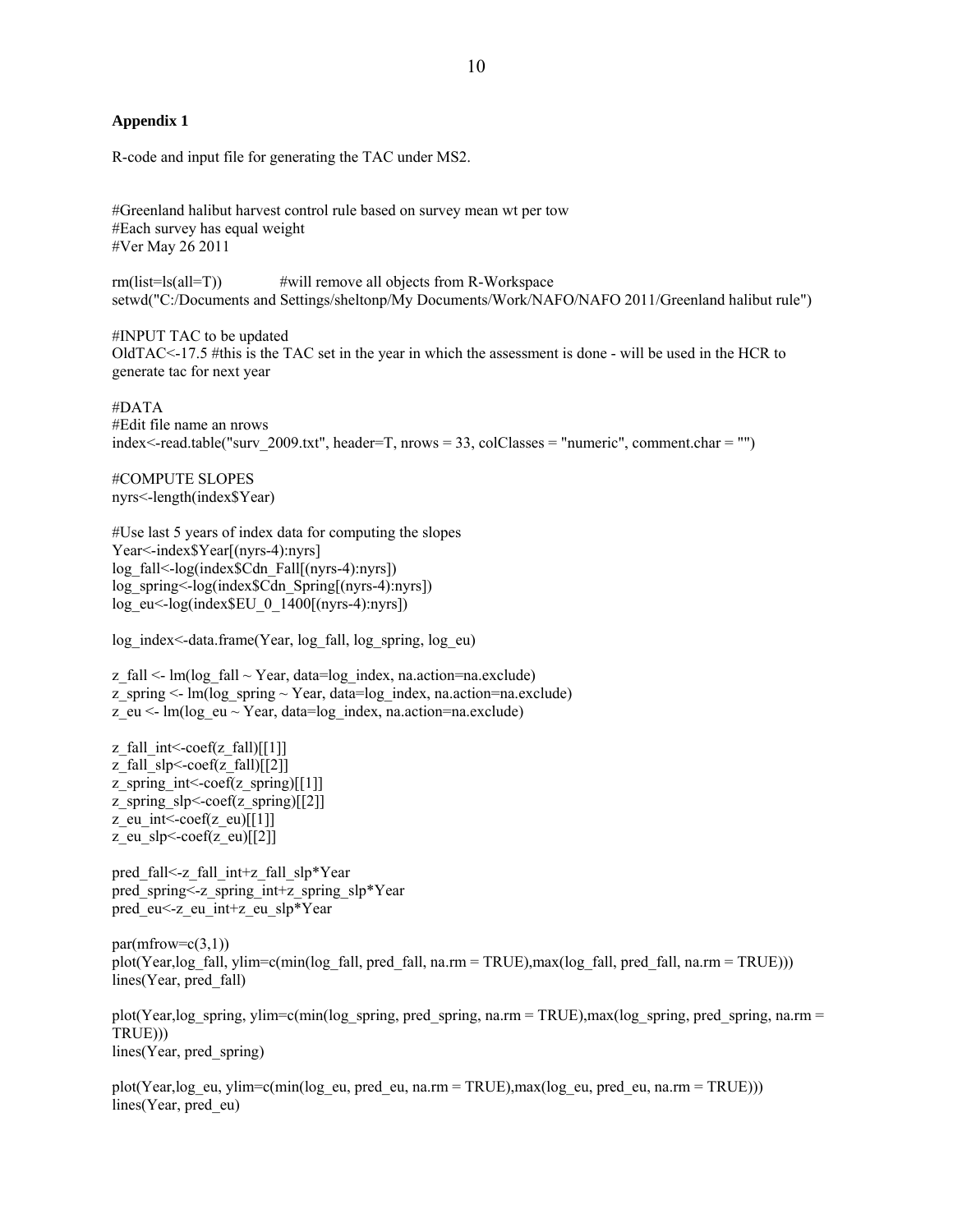mean\_slp<-(z\_fall\_slp+z\_spring\_slp+z\_eu\_slp)/3

#### #APPLY HCR TO GENERATE TAC

if (mean\_slp<0)  $\{$  $mult< -2$ updown<- -1 } else { mult<-1 updown<- 1 }

NewTAC<-OldTAC\*(1+mult\*mean\_slp)

#APPLY 5% CONTRAINT ON TAC CHANGE TACchange<-(NewTAC-OldTAC)/OldTAC abs\_change<-abs(TACchange)

ifelse(abs\_change<0.05, TAC<-NewTAC, TAC<-OldTAC\*(1+updown\*0.05))

# **Data file (surv\_2009.txt)**

|      | Data file (surv 2009.txt) |      |           |                                        |
|------|---------------------------|------|-----------|----------------------------------------|
| Year |                           |      |           | Cdn Fall Cdn Spring EU 0 730 EU 0 1400 |
| 1978 | 38.37                     | NA   | <b>NA</b> | NA                                     |
| 1979 | 28.10                     | NA   | NA        | NA                                     |
| 1980 | 29.99                     | NA   | NA        | NA                                     |
| 1981 | 32.13                     | NA   | NA        | NA                                     |
| 1982 | 35.60                     | NA   | NA        | NA                                     |
| 1983 | 36.92                     | NA.  | NA.       | NA                                     |
| 1984 | 37.24                     | NA   | NA.       | NA                                     |
| 1985 | 27.46                     | NA   | NA        | NA                                     |
| 1986 | 35.44                     | NA   | NA        | NA                                     |
| 1987 | 25.48                     | NA   | NA        | <b>NA</b>                              |
| 1988 | 23.61                     | NA   | 8.62      | NA                                     |
| 1989 | 25.43                     | NA   | 5.56      | NA                                     |
| 1990 | 21.20                     | NA   | 7.21      | <b>NA</b>                              |
| 1991 | 11.50                     | NA   | 10.16     | NA                                     |
| 1992 | 8.25                      | NA   | 10.85     | NA                                     |
| 1993 | 15.29                     | NA   | 8.93      | NA                                     |
| 1994 | 10.78                     | NA   | 10.00     | NA                                     |
| 1995 | 14.15                     | NA   | 13.52     | NA                                     |
| 1996 | 21.58                     | 1.53 | 14.42     | NA                                     |
| 1997 | 24.80                     | 2.46 | 20.01     | NA                                     |
| 1998 | 23.83                     | 4.56 | 30.13     | NA                                     |
| 1999 | 32.48                     | 2.81 | 26.37     | NA                                     |
| 2000 | 23.89                     | 3.04 | 21.08     | NA                                     |
| 2001 | 22.69                     | 1.46 | 17.25     | NA                                     |
| 2002 | 14.07                     | 0.72 | 15.05     | NA                                     |
| 2003 | 15.31                     | 1.45 | 7.73      | NA                                     |
| 2004 | 17.45                     | 1.12 | 15.28     | 23.33                                  |
| 2005 | 20.34                     | 1.67 | 14.55     | 16.71                                  |
| 2006 | 25.73                     | NA   | 14.56     | 19.17                                  |
| 2007 | 29.12                     | 3.03 | 16.22     | 25.10                                  |
| 2008 | <b>NA</b>                 | 2.10 | 14.92     | 32.35                                  |
| 2009 | 19.88                     | 0.68 | 9.67      | 29.44                                  |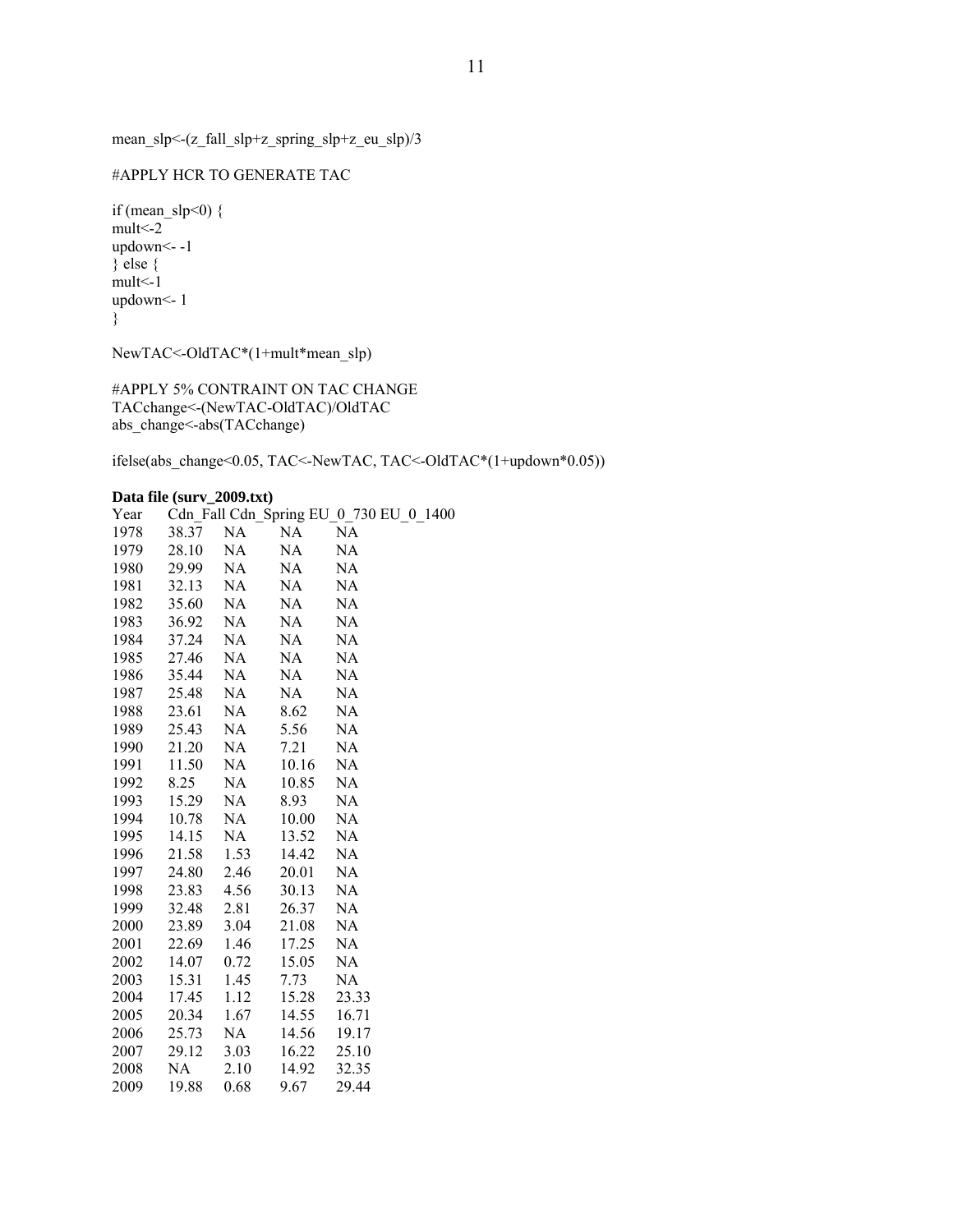# **Data file (surv\_2010.txt)**

| Year |       |      |       | Cdn_Fall Cdn_Spring EU_0_730 EU_0_1400 |
|------|-------|------|-------|----------------------------------------|
| 1978 | 38.37 | NA   | NA    | <b>NA</b>                              |
| 1979 | 28.10 | NA   | NA    | NA                                     |
| 1980 | 29.99 | NA   | NA    | NA                                     |
| 1981 | 32.13 | NA   | NA    | <b>NA</b>                              |
| 1982 | 35.60 | NA   | NA    | <b>NA</b>                              |
| 1983 | 36.92 | NA   | NA    | NA                                     |
| 1984 | 37.24 | NA   | NA    | NA                                     |
| 1985 | 27.46 | NA   | NA    | NA                                     |
| 1986 | 35.44 | NA   | NA    | NA                                     |
| 1987 | 25.48 | NA   | NA    | NA                                     |
| 1988 | 23.61 | NA   | 8.62  | NA                                     |
| 1989 | 25.43 | NA   | 5.56  | NA                                     |
| 1990 | 21.20 | NA   | 7.21  | NA                                     |
| 1991 | 11.50 | NA   | 10.16 | NA                                     |
| 1992 | 8.25  | NA   | 10.85 | <b>NA</b>                              |
| 1993 | 15.29 | NA   | 8.93  | NA                                     |
| 1994 | 10.78 | NA   | 10.00 | NA                                     |
| 1995 | 14.15 | NA   | 13.52 | NA                                     |
| 1996 | 21.58 | 1.53 | 14.42 | NA                                     |
| 1997 | 24.80 | 2.46 | 20.01 | NA                                     |
| 1998 | 23.83 | 4.56 | 30.13 | NA                                     |
| 1999 | 32.48 | 2.81 | 26.37 | NA                                     |
| 2000 | 23.89 | 3.04 | 21.08 | NA                                     |
| 2001 | 22.69 | 1.46 | 17.25 | NA                                     |
| 2002 | 14.07 | 0.72 | 15.05 | NA                                     |
| 2003 | 15.31 | 1.45 | 7.73  | NA                                     |
| 2004 | 17.45 | 1.12 | 15.28 | 23.33                                  |
| 2005 | 20.34 | 1.67 | 14.55 | 16.71                                  |
| 2006 | 25.73 | NA   | 14.56 | 19.17                                  |
| 2007 | 29.12 | 3.03 | 16.22 | 25.10                                  |
| 2008 | NA    | 2.10 | 14.92 | 32.35                                  |
| 2009 | 19.88 | 0.68 | 9.67  | 29.44                                  |
| 2010 | 19.47 | 1.68 | 8.28  | 22.13                                  |
|      |       |      |       |                                        |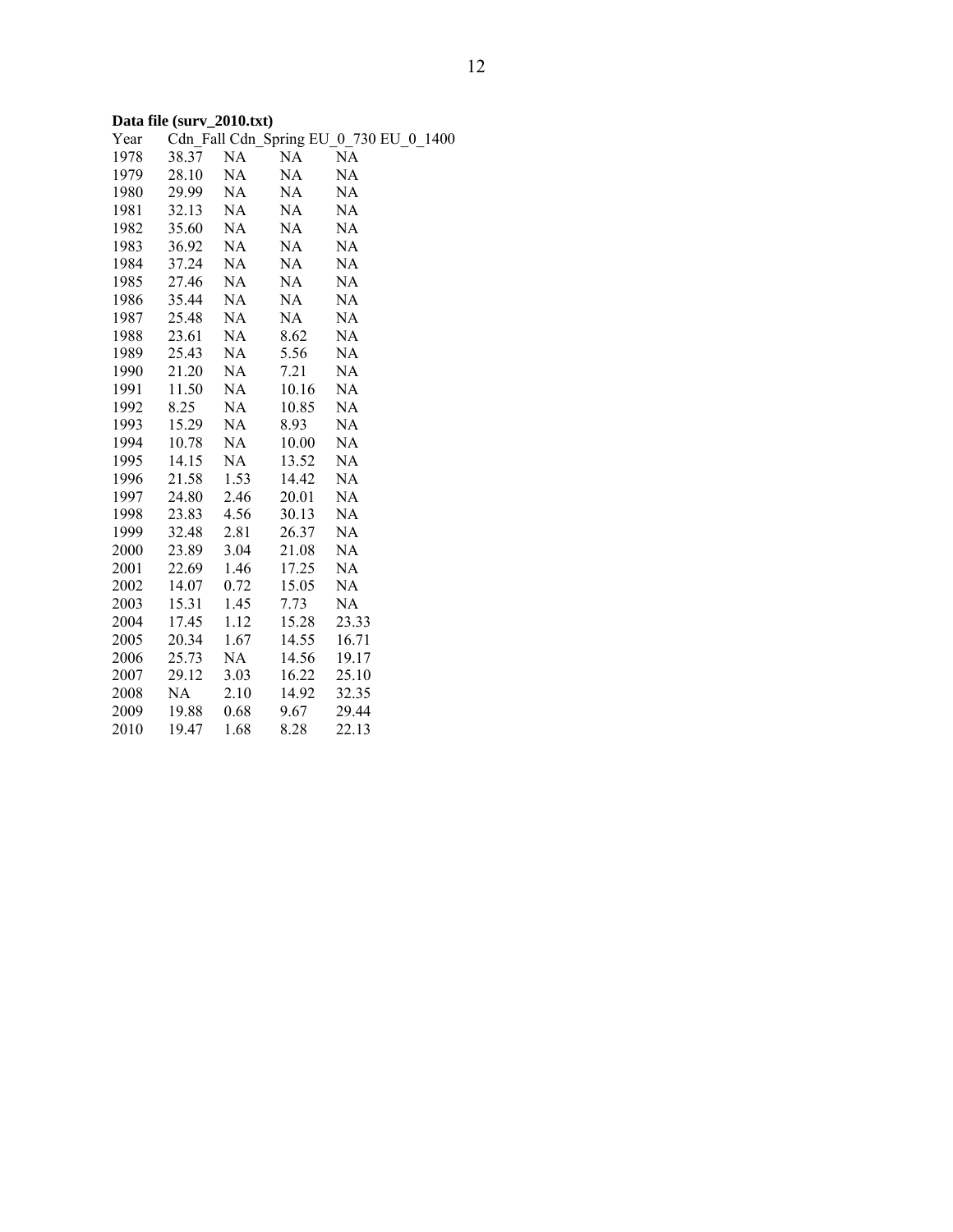13



**Appendix Fig. 1a.** Survey slopes for log index values over the 5 years previous to the 2010 assessment. These slopes are averaged and then applied in the harvest control rule to adjust the TAC.